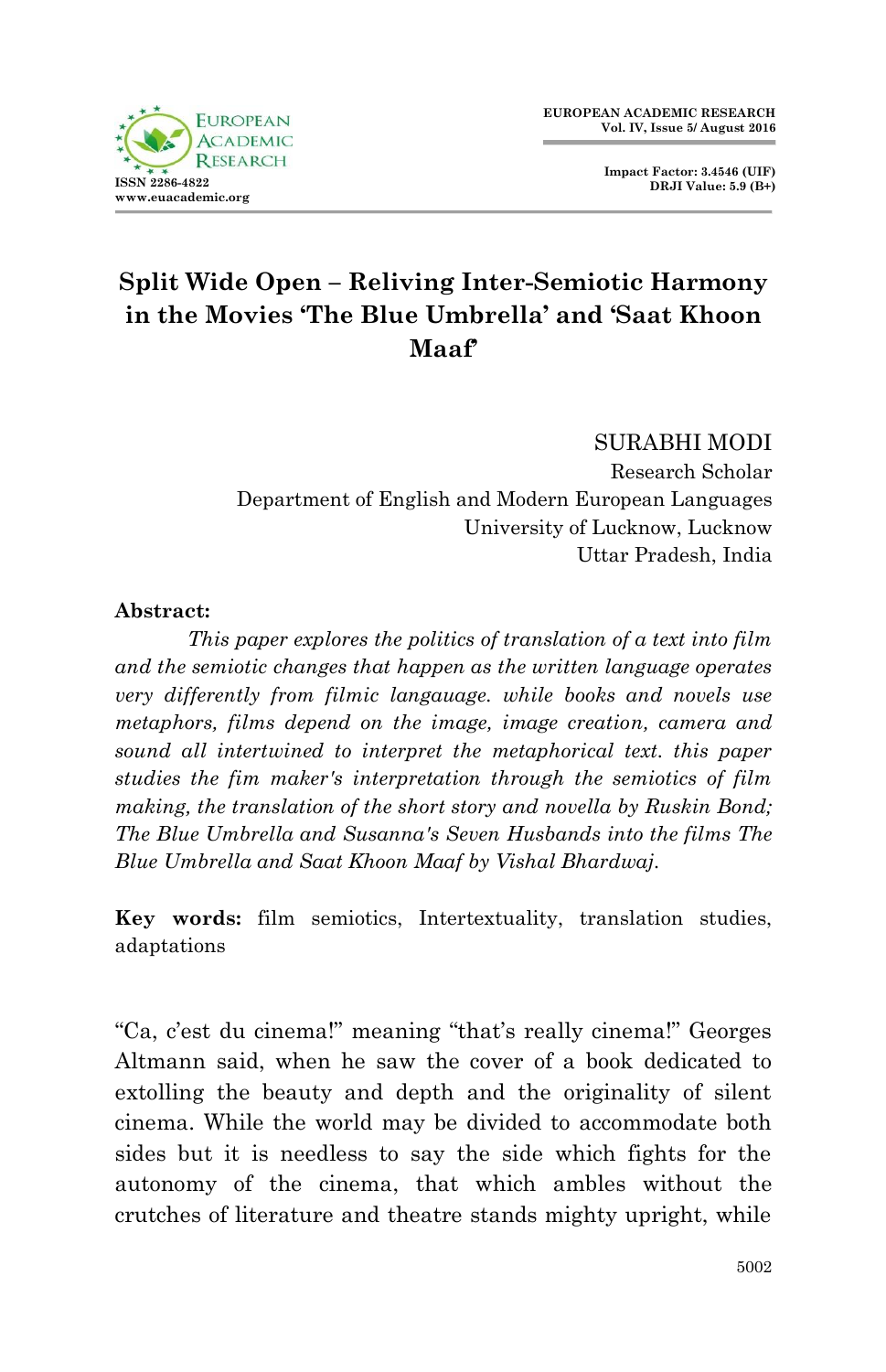the other gropes for recognition and appreciation in the same non accusatory tone. So does cinema really fall in line behind these niche and over thousand year old arts?

Andre Bazin in answering this question laid bare two unforgettable analogies in his essay "In Defence of Mixed Cinema". For him the problem was simple and one of reciprocal influences of the arts and adaptations in general. He says:

> The cinema is young, but literature, theatre, and music are as old as history. Just as the education of a child derives from imitating adults around him, so the evolution of the cinema has been influenced by the example of the hallowed arts. (56)

The other analogy he takes of the history of art: "Malraux has pointed out how much the painting of the renaissance was originally indebted to Gothic sculpture. Giotto painted in full relief. . . . But would you therefore say that Giotto is inferior to Rembrandt?" (56). So is it really wrong if cinema has borrowed from literature?

And is cinema simply a realistic representation of images; pronounced before an audience as opposed to the process of reading analysing and introspecting while reading a novel? Is one process more cathartic or vicarious than the other? Well, in between black and white are shades of grey and a lot goes into these and the debate can run into questions of puritanical nature to justice done to the text to simply "whose text is it anyways?"; whether a text can be taken away from the author into the domain of the reader and critic, with the director"s being a critic and the auteur of his film.

The paper while in its undertones may grope for the above answers to fidelity and that of the better art; yet lives by the quote of Andrew, " Discourse of fidelity was still the most frequent and the most tiresome discussion of adaptation" (12), in the by lanes and nooks of all theory but it transcends such debates and moves onto bringing to the fore the beauty of the conventional and the arbitrary; that which we call signs or the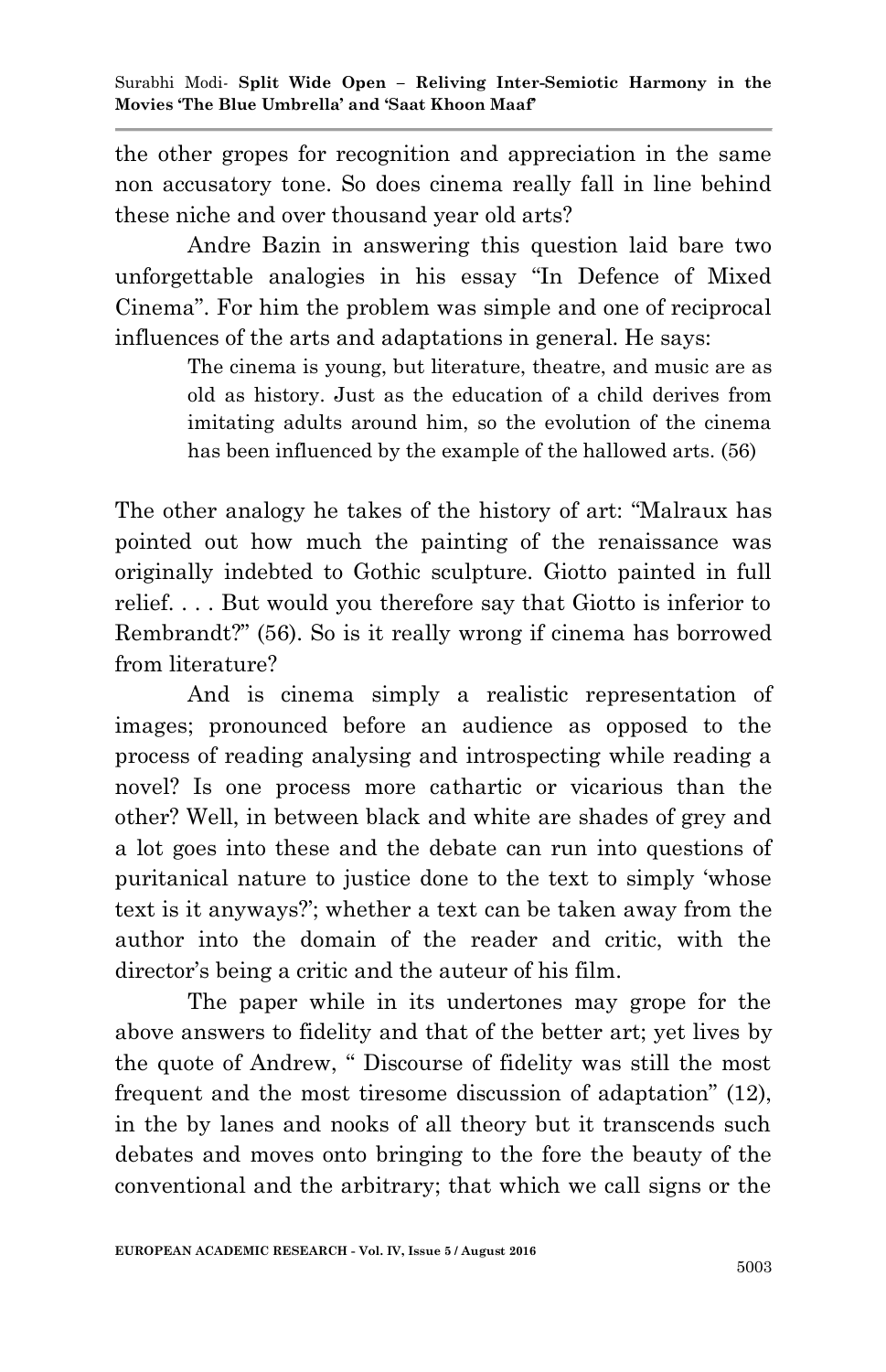sign system of these two arts, which are inseparably wrapped in the milieu of society and distinct cultures, follow their own narrative systems; yet aesthetically converge and weave a golden yarn as they go on apprehending reality or reflecting reality or representing reality. This co-existence was given the term "intertextuality" by Julia Kristeva. The two movies under discussion form an ideal contrast to show the same director (Vishal Bhardwaj) working on two vastly different themes that too of a novella and a short story written by the same author (Ruskin Bond: The Blue Umbrella and Susanna's Seven Husbands). The director's interpretation of the text i.e. his response, his translation of it on screen and the audience's reception of it show the richness of the two media and the possibilities arising out of it. Thus the perception of an 'audience' is opposed to the understanding of a 'reader' working on Double Articulation. Bazin again aptly says:

> Actually the real problems to be faced in discussing the theories of such adaptations do not belong to the realm of aesthetics. They do not derive from the cinema as an art form but as a sociological and industrial fact. The drama of adaptation is the drama of popularization. (65)

Intertextuality has been read more as a harmonising term in the post structuralist spirit where meanings are displaced and dissipated; and in film studies this meaning lies in reading through images, camera movement, acoustics, dialogues and performance, as the director as interpreter translates metaphorical language to the screen.

Cattrysse sees adaptation studies as a domain of intertextuality, "adaptation had better be studied as a set of discursive (or communication or semiotic) practices, the production of which has been determined by various precious discursive practices and by its general historical context" (61).

As per Naremore, "this takes adaptation studies away from formalistic concerns and study it as contextual or intertextual factors" (10-12). This brings us to the above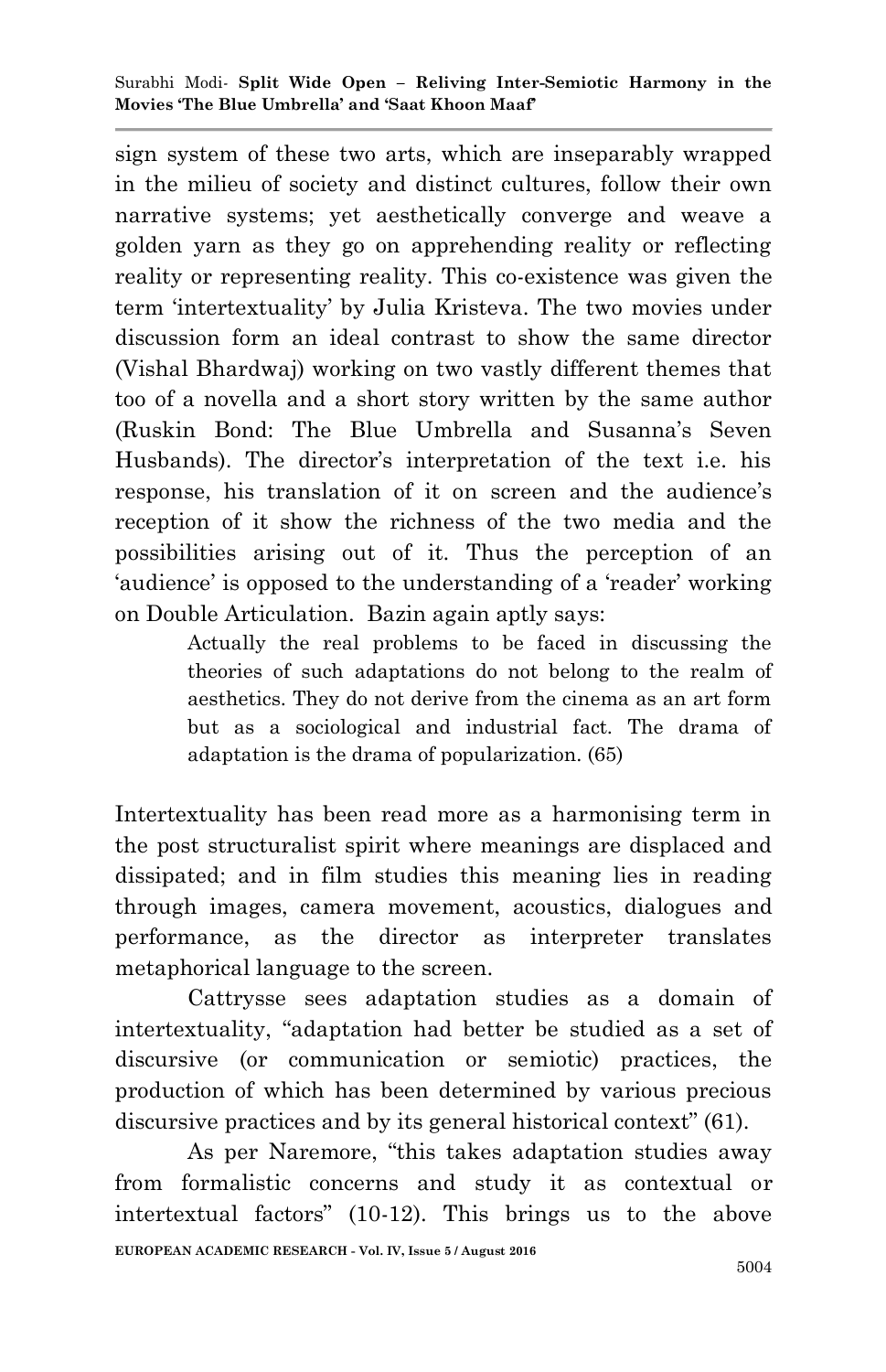mentioned concern where we problematise the so called "originals". And seeing an adaptation as a study of intertextuality takes it "away from formalistic concerns" (10- 12).

Having said that it is worth its while to quote Cohen here: "despite their very different character...verbal and cinematic signs share a common fate: that of being condemned to connotation."

To analyze the two texts to see their coexistence and one as an intertext of the other, it is essential establish their difference in material and sign systems. Is there something which is as binding to novels and cinema as it is contrasting? Is it possible for cinema to have a metalanguage or even a language? For long the language of the cinema was thought to be "iconic" and motivated; and much of the discussion revolved around the filmic analogon. With Metz, who brought Saussure"s linguistics to cinema argued that other than representational and analogical the filmic image can be arbitrary as well. Roland Barthes too theorized on the filmic image and gave the term "polysemy" to it. Peter Wollen extended the Peircean trichotomy to cinema saying that it deploys all three categories of sign: Icon (resembling image and sound), Index (through photochemical registering of the real), Symbol (in the deployment of speech and writing). Here if I take even image into consideration, all images are not representational and could occupy the gray areas of being symbolic as popularly seen in the Soviet pioneering of the Montage.

 Umberto Eco drew on Peirce and also on the notion of "codes" and "messages."

> A code is a system of differences and correspondences which remain constant across a series of messages. It can be paralleled to the linguistic langue. Code usually refers, however, to any systematised set of conventions, any set of prescriptions for the selection and combination of units. (Stam, Robert, Robert Burgoyne, and Sandy Flitterman – Lewis 30).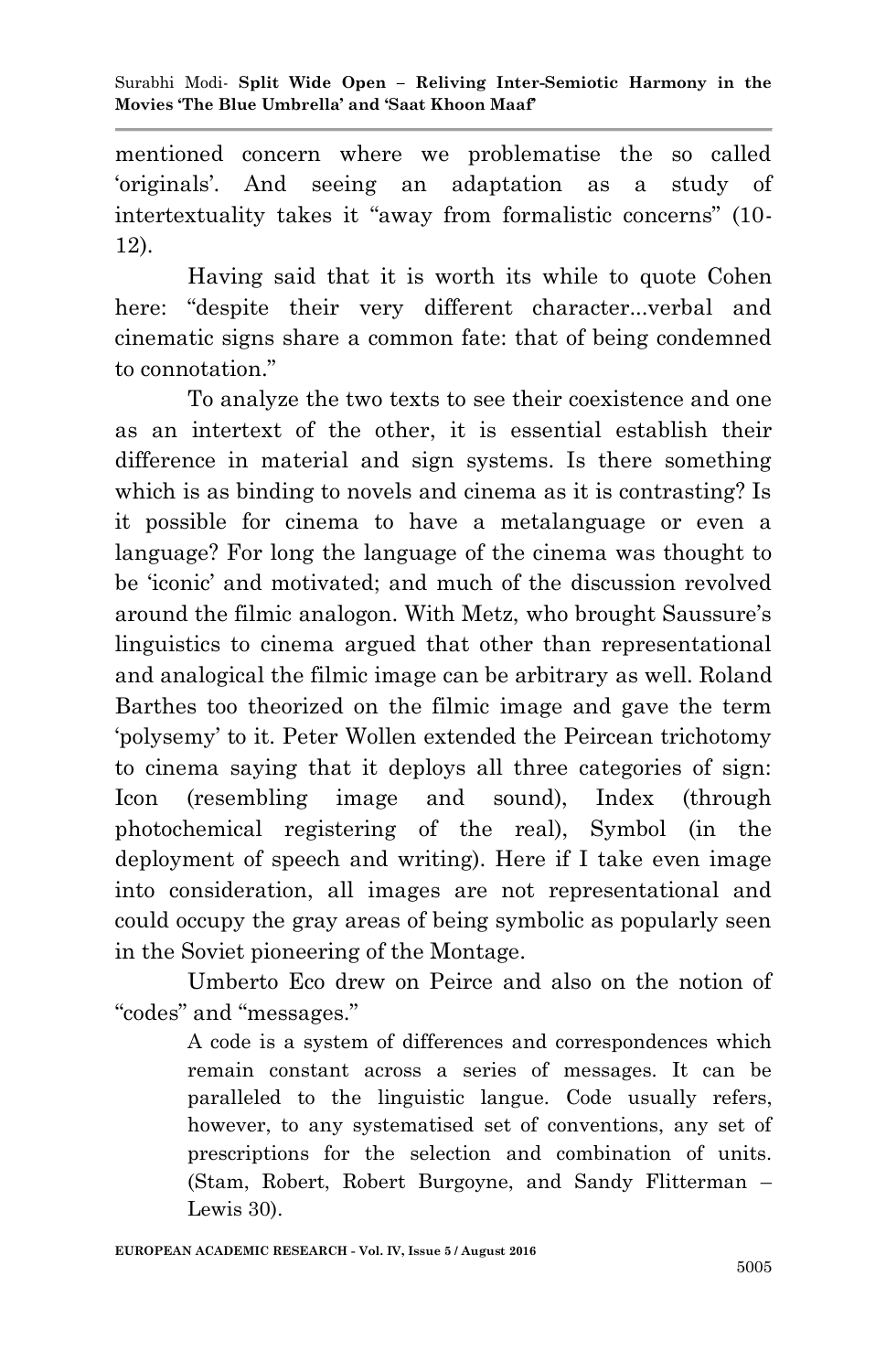He gave the following sub classification of the iconic sign basis on the operative codes in the filmic context:

- 1. Perceptive Codes (the dominion of the psychology of perception)
- 2. Codes of recognition (culturally disseminated taxonomies)
- 3. Codes of transmission (the dots of a news photo, the scan lines of a televisual image)
- 4. Tonal codes (connoted elements having to do with stylistic convention)
- 5. Iconic codes (figures, signs and semes)
- 6. Iconographic codes
- 7. Codes of taste and sensibility
- 8. Rhetorical codes (sub dividable into figures, signs, visual premises and visual arguments)
- 9. Stylistic codes
- 10. Codes of the unconscious.

While some of these codes form a sound basis of semiotic study others tend to be quite amorphous. But all these codes traverse from a cultural anchorage, in case of codes of recognition or truly iconic codes to psychoanalysis to linguistic rooting in case of codes of rhetoric and symbolic. This far reaching impact of semiotics, known and explored by many semioticians, Roland Barthes in cuisine and couture, remains not just representational in films but trickles into the filmic language and expression.

And in cases of adaptation the translation happens not just in the two media but also in the semiotic shift from the cultural milieu of one to be appropriated to the cultural and language milieu of the other.

When paralleled with linguistics; the cinematic units do not fall into the mould of the natural languages in matching the Saussurean phonetic differences with the semantic differences. The minimal units in cinema, which is a pluricodic medium,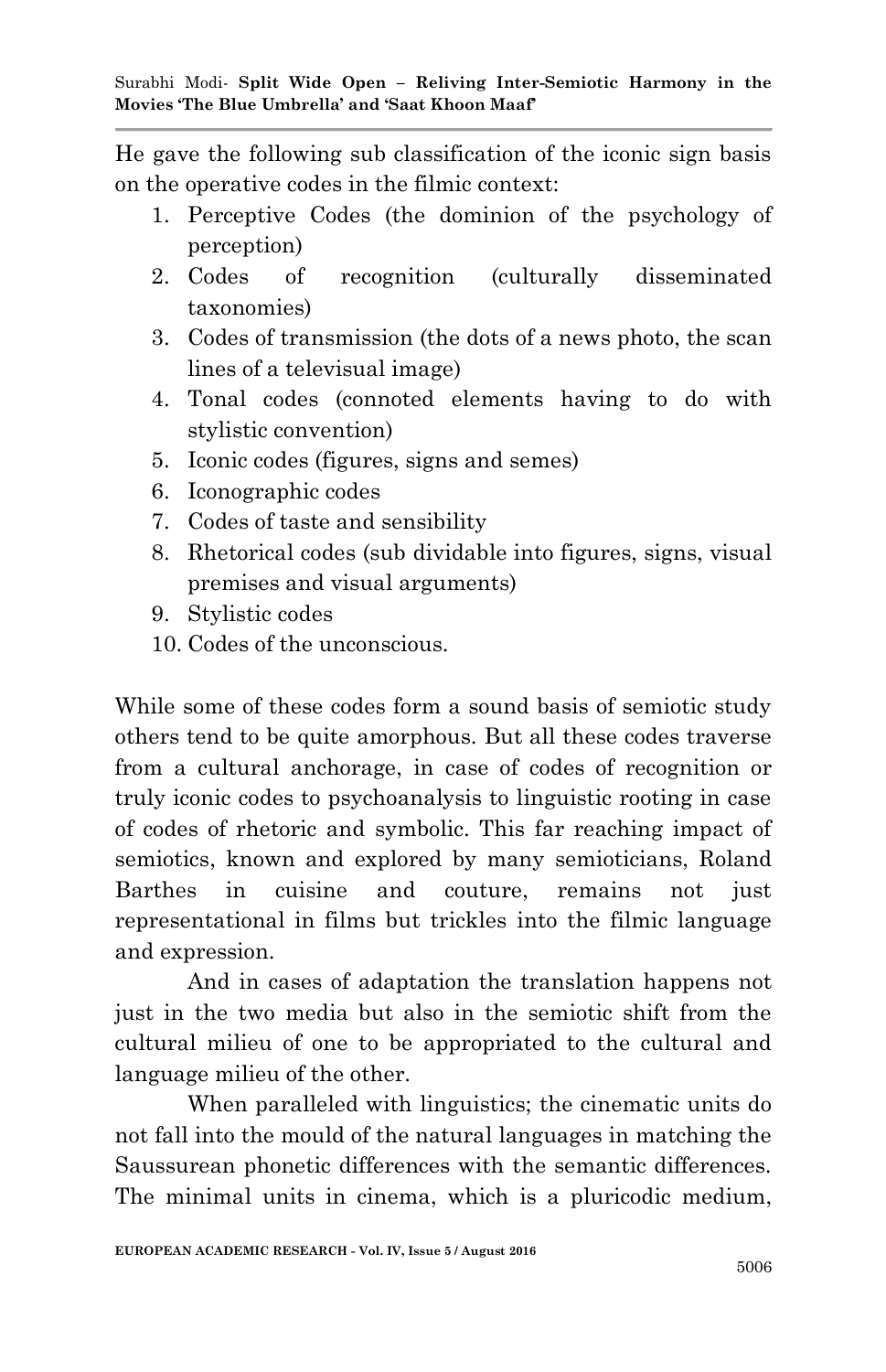have been given many names such as cinemes or semes. The film thus becomes a discourse by operating with these codes of moving photographic image, recorded sound, recorded noise, written materials; these combine to form a narrative. This makes cinema a metaphorical language and the combination of these codes; though have quasi set signifying procedure is understandable not as a natural language is but through perceptual experience.

This study of cine semiology did not evade even the poststructuralists; Roland Barthes, Julia Kristeva. "Kristeva saw in the avante garde writings of Lautreamont, Mallarme and Artaud the paradigm of a revolutionary ecriture. "These literary currents were absorbed to a certain extent by the filmtheoretical milieu,..." (Stam, Robert, Robert Burgoyne, and Sandy Flitterman – Lewis 51). The effect of this non conformity to text or laying down an organised list of codes is seen in Metz" Language and Cinema, where he stresses on the constant "displacement and restructuration where the film writes its own text." All the codes of cinema constantly compete and the film progresses to produce meaning.

This paper would use the above theories and study the cinematic ecriture to analyse the filmic text and study the semiotic shift from the literary text. The notion of the diegesis; both of images and sound, Lacanian psychoanalysis, and the interpretation of the director as auteur.

Both the movies, *Saat Khoon Maaf* and *The Blue Umbrella* open with a strong statement; with S*aatKhoon Maaf*  foregrounding a gun and a statue of Buddha; boldly stating through indexical signs the dark shades of the movie with an ironic contrast, and the sight of the cleverly placed bracket syntagma shot; one of Priyanka Chopra(Susanna) shooting herself and then cut to blood spluttered on the wall, revealing enough of the fabric of the film yet concealing the climax of the narrative. Susanna"s Seven Husbands, the book, reads in a neutral narrative tone of the author but in the movie this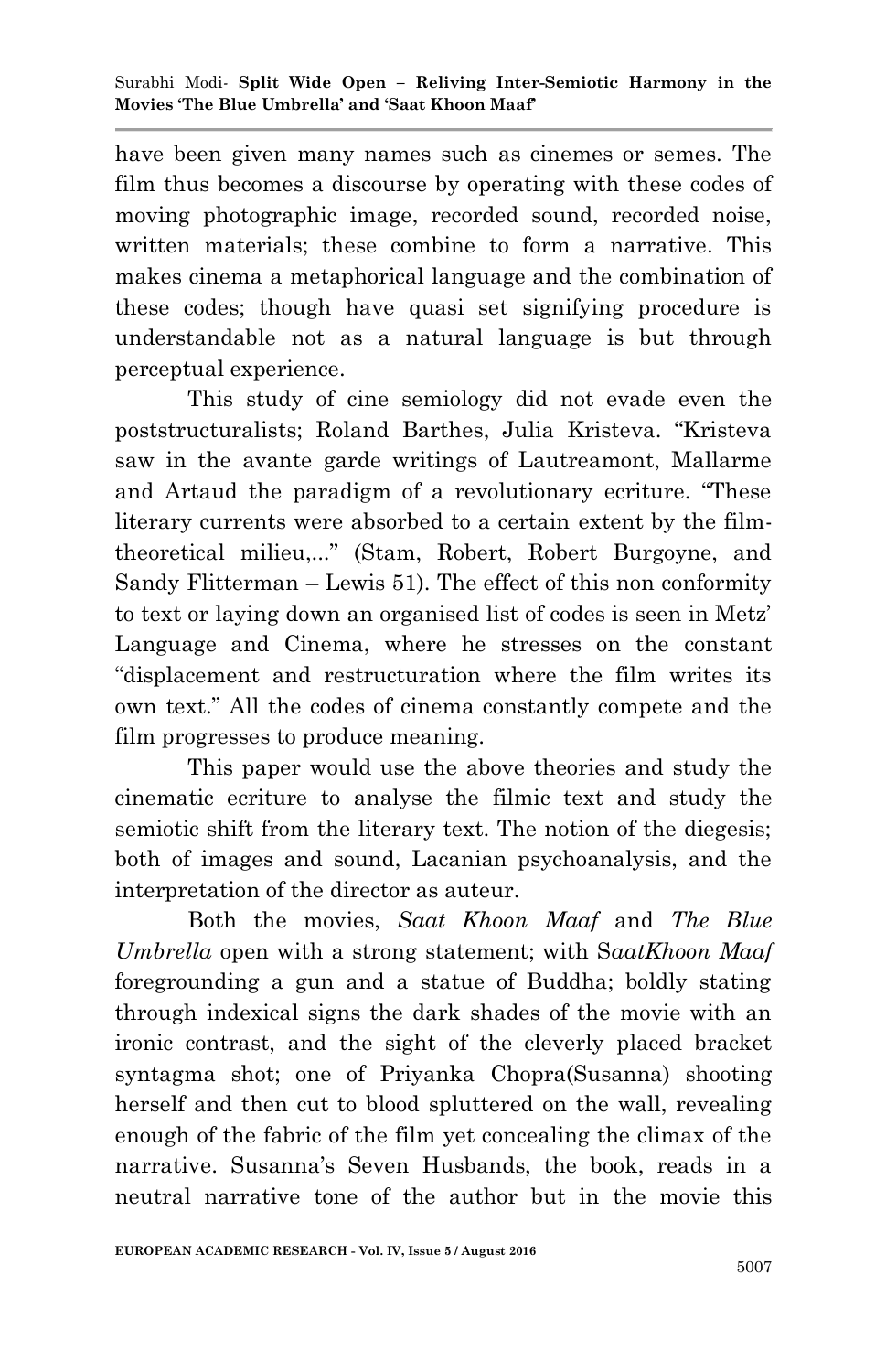becomes a homodiegetic personalised narration of the servant boy Arun, in the opening of the movie, shown as a doctor. With a voice over narration the story unfolds and opens into the palatial settings of Sussana"s home, shifting focalisation from the domestic help to Susanna and vice versa. While the psychological facet rests with Susanna and her help, the audience views the story with the narrator Arun, with whom rests the perceptual facet of the story. This duality where the audience is seeing the progress of the discourse from the ocularisation of the characters of Susanna and her loyal staff yet there is an overarching narrative as seen from the eyes of the camera and Arun, where there is a moral, and perceptual gaze to the same events, producing an interesting flux. This is due to the problem of point of view which though remains definitive in a book but can never be defined for film as a medium. As explored by Nick Browne in "The Spectator in the Text: The Rhetoric of Stagecoach*,"* "a spectator is several places at once – with the fictional viewer, with the viewed, and at the same time in a position to evaluate and respond to the claims of each" (12). Gerard Genette introduced the term focalisation, which is equivalent to the literary point of view:

> By recasting point of view in terms of focalisation, Genette restricts the term to the diegetic level of the text, to the level of characters and actions: it returns the question of point of view to the basic problem of "who sees". Where a literal point of view is not present, narrative films may utilize specific characters as centres of consciousness, reflectors , or as bottlenecks which convey narrative information..."(Stam, Robert, Robert Burgoyne, and Sandy Flitterman - Lewis 88)

The movie hence expands the first person narrative of the book and enters into layers of episodes; where the narrator himself is the character, hence homodiegetic account, but flows from the optical point of view of Susanna and her body of staff. Each episode then progresses from the focal point of Susanna where the acoustics are also subjected to her moods flitting between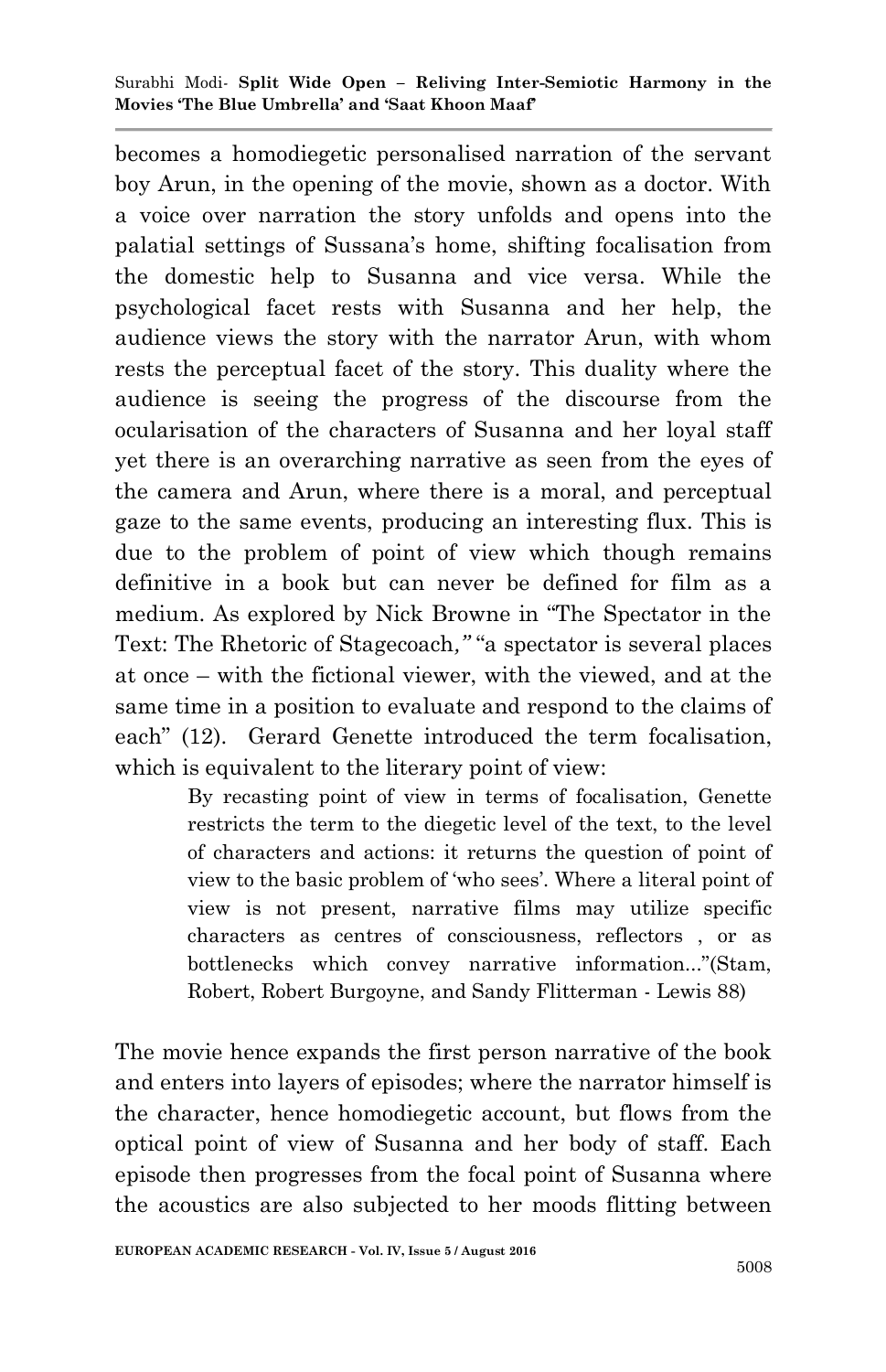love and revenge, as do the imagery, lighting and the camera movement. Each of these stylistic tools as signifiers is discussed in detail below.

As the narrative shifts from husband to another the predictability of the outcome adds to the excited anticipation. As Andre Bazin would put it in his analogy with the "Grand Guignol Play', "a spectator holds on to the very height of horror to a delicious awareness of being fooled. This private zone of consciousness, this self awareness at the height of illusion, creates a kind of private footlights. In filmed theatre it is no longer the microcosm of the play which is set over against nature but the spectator who is conscious of himself" (113).

From the microcosm of a three page tale that does rounds from mouth to mouth about a tombstone with an inscription of a woman with seven husbands, the director, Vishal Bhardwaj as auteur unfolds the recesses of the movie and strings the episodes with jump cuts simultaneously maintaining the neural cord of the movie; the endless strive to find love coupled with the whim of destroying that which not fulfils or better still errs. There appears to be a distinct Electral complex in the protagonist of the movie which is a distinct departure from the book. The movie recreates the haveli and with strong visual imagery establishes the strong bearings of Susanna in her palatial home, servants, animals and the picture of her father and his strong presence in absence in her life. This closed family must set high standards for the potential husbands. In this midst is the beautiful Susanna in the likes of Scarlett O"Hara in Tara, or the haunting of the place of Rebecca"s Manderley. This visual imagery in the first couple of seconds states what a hundred words would. This journey of Susanna spans a good couple of decades as she flits from one husband to another. The husbands are immaculately sculpted by the director with all possible vices; from the suave Major Rodriguez to the young rockstar Jamshed to the effeminate and seemingly docile Mohd. Wasiallah Khan. Each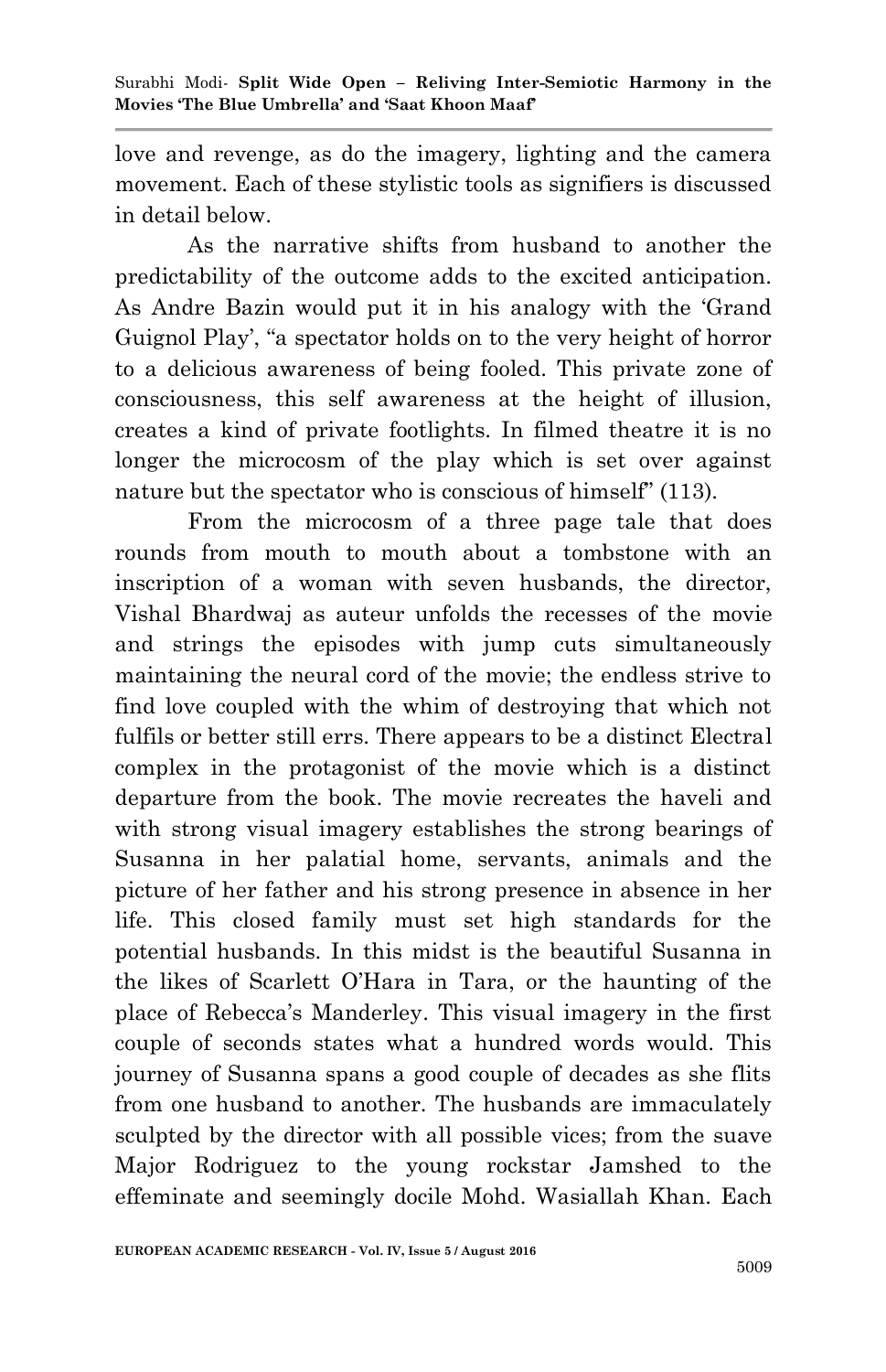lover and suitor brings with him their shade to the screenplay as it moves from the ambitious and jealous husband"s darkness to the young vibrant music of Jamshed to the serenity of the white Kashmir enveloped in its Sufi music. They all come in discrete bundles and each parodies a vice known to humanity to extreme comical levels. These vices take blackness in humans to the next level and the movie borders on reflexivity and triggers alienation and estrangement in its portrayal of these husbands and even the character of Susanna and her help. Susanna colours herself in all these shades of love only to return to her shade of black which "suited her"(showing verbal symbolism) as per her young admirer Arun, who sat their obscured from sight observing and later recounting this tale. There is a powerful motif of the "the death knell" as Susanna would hang herself on the bell before each murder to lament her yet another heartbreak. And quite particularly the next morning, introduced with a jump cut, would show her dressed in black mourning. With a clever camera zoom in and out, the very church would turn ready for another marriage. This clever use of camera to form a repetitive syntagma for all six marriages keeps the plot pacy. There are strewn in between loose ends of a six toed murderer, portent herbs, a bracket shot of the protagonist shooting herself and the mystery enveloping the seventh husband.

Each episode has been made a small film in itself as it progresses and reaches completion with the murder. The continuing string of the movie is the characters of Susanna, the butler Ghalib, the housekeeper Maggie and the jockey with his foster son Arun. Their characters too display extreme eccentricity which flows in their undying loyalty. These aptly contrast the deviousness of the husbands, and their poker faced execution lends the script its eeriness The three servants symbolise an extension of the enigma surrounding the state and act as one unit. Each of the six executions has strong imagery helped by equally haunting acoustics. The trio towards the end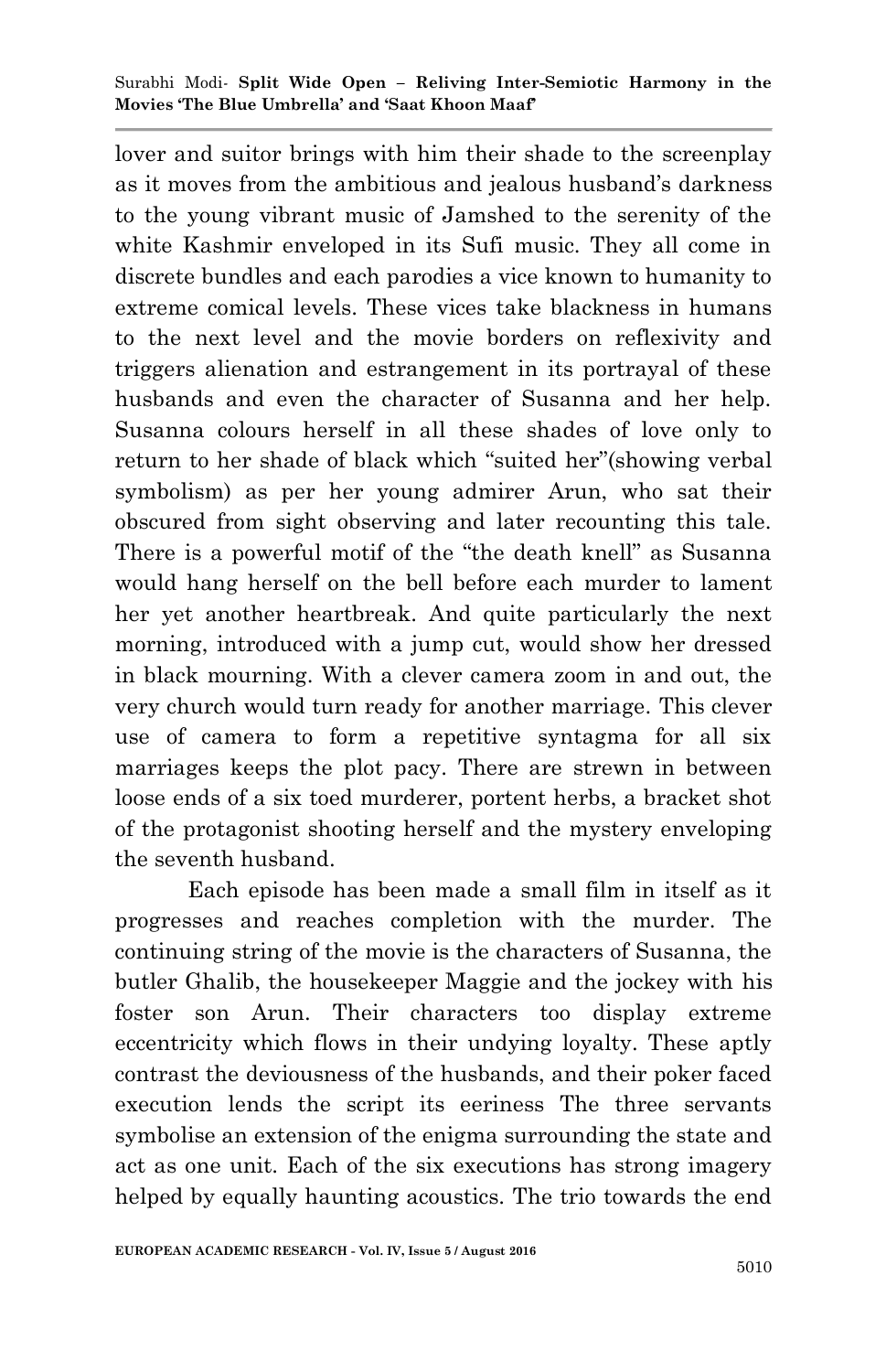revel in the murders and from the first murder which happens in silence to the fourth which is conducted by them in a musical gay abandon. An interesting take of the movie on the book is in its explanation of the murders. The author uses the phrase "tired of them" thrice in the book in the furniture walla as raconteur; later as he describes the sudden demise of the husbands he uses sarcastic phrases like "She was quite humane in her way" and "you could hardly blame it on Susanna". This ambivalence is explored in the movie by the servant's explanation to the narrator and later the narrator's directly asking Susanna in his meeting with her.

And the narrator Arun sees it all through unfiltered eyes; simultaneously nurturing an attraction for his benefactress, he brings to the movie a lot of perspective as a true well wisher. His character is a sharp contrast to the chaotic peccadilloes and quirks of the other characters in the movie. The auteur reads into the enigma of the book and brazenly showcases all possible deviousness in humanity through each character. Thus Arun who journeys through all helps the spectator, himself and the protagonist reach a catharsis.

The other movie in this paper is a sharp contrast to the dark complexity of S*aat Khoon Maaf*. It too is an exploration of basic human desires, yet it fulfils its journey through a simplistic discourse, deeply poignant. This movie based on the novella of the same name by Ruskin Bond draws before the eyes all that the book conjures. Unlike the book which opens with Binya the movie opens with Khatri, the Ram Bharosa of the book. The movie spends a good fifteen minutes establishing the various characters and girding them in the text. It helps the spectators, through a neutral focularisation, to familiarise themselves with the characters and the simplistic nature and setting which form the mis – en - scene. The children, their laughter, their songs all paint a beautiful mis - en - scene. Then there intervenes in this tableau the object and the epitome of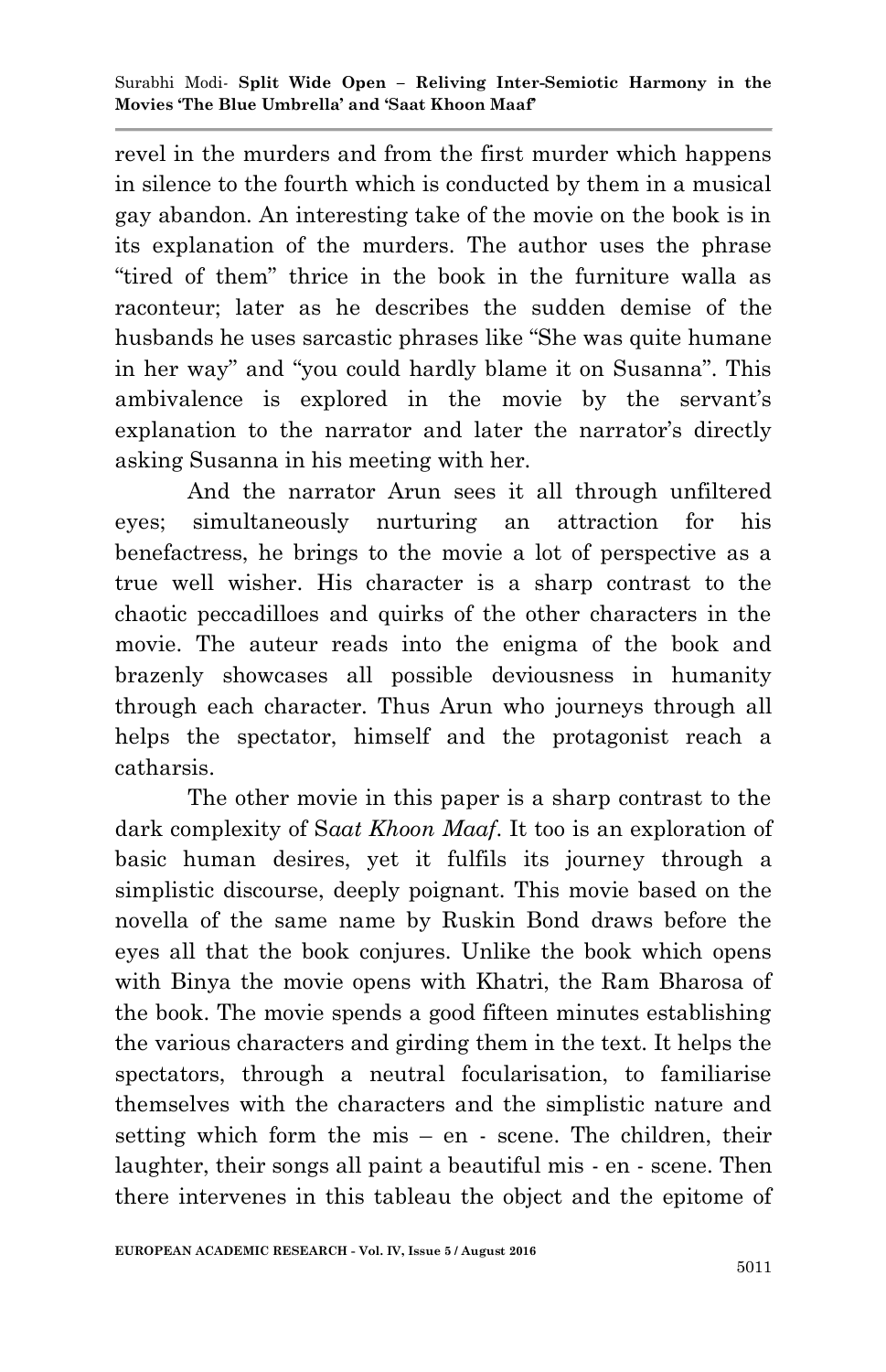pulchritude which would lend turbulence to this locality. A foreign object brought in by foreigners; the blue umbrella. The movie introduces this umbrella very differently from the book, in fact more dramatic, as the umbrella descends shown in a subverted form not through Binya's eyes but the umbrella's point of view as it descends. It sees the world it is landing into and the awestruck eyes of Binya, and then the camera shifts to Binya"s point of view and shows the blue umbrella.

Once the umbrella is introduced in the biosphere everything changes. The focalisation shifts to the village people primarily Khatri, where his binoculars signify that which he seeks or that which is distant and he can"t have. The umbrella is a signifier of everything that these villagers can"t have and envy. The Headmaster's wife, Khatri, the barber and the elderly all form a leitmotif of unfulfilled desires. The children, on the contrary, rejoice and appreciate the umbrella. As is aptly said in the book, "Unlike the adults, the children didn"t have to pretend." There are motifs of the bear claw which signify the cultural and societal girding which Binya breaks free from by bartering it for the flamboyant blue umbrella. Just so that the umbrella is not only an object of beauty but utility the line from the book , "just testing it" is elucidated in the movie through a series of sequences and spliced scenes where Binya spreads joy by sharing her umbrella and of course the rain which splatters joy yet destruction and chaos. These inserts are strung into the narrative with songs. The movie uses lighting to showcase the difference in the petty human vices of envy and jealousy and even coveting and the pristine joys of childhood. The headmaster's wife and Khatri are always shown inside their homes in pitch darkness where they covet and scheme for the umbrella as contrasted with the happy moments which take place outside in complete sunshine. And finally winter descends on Khatri as he lies in decadence after losing face. Each moment of the book is lived with scenic beauty and great music and imagery and motifs of sky blueness, and the simple yet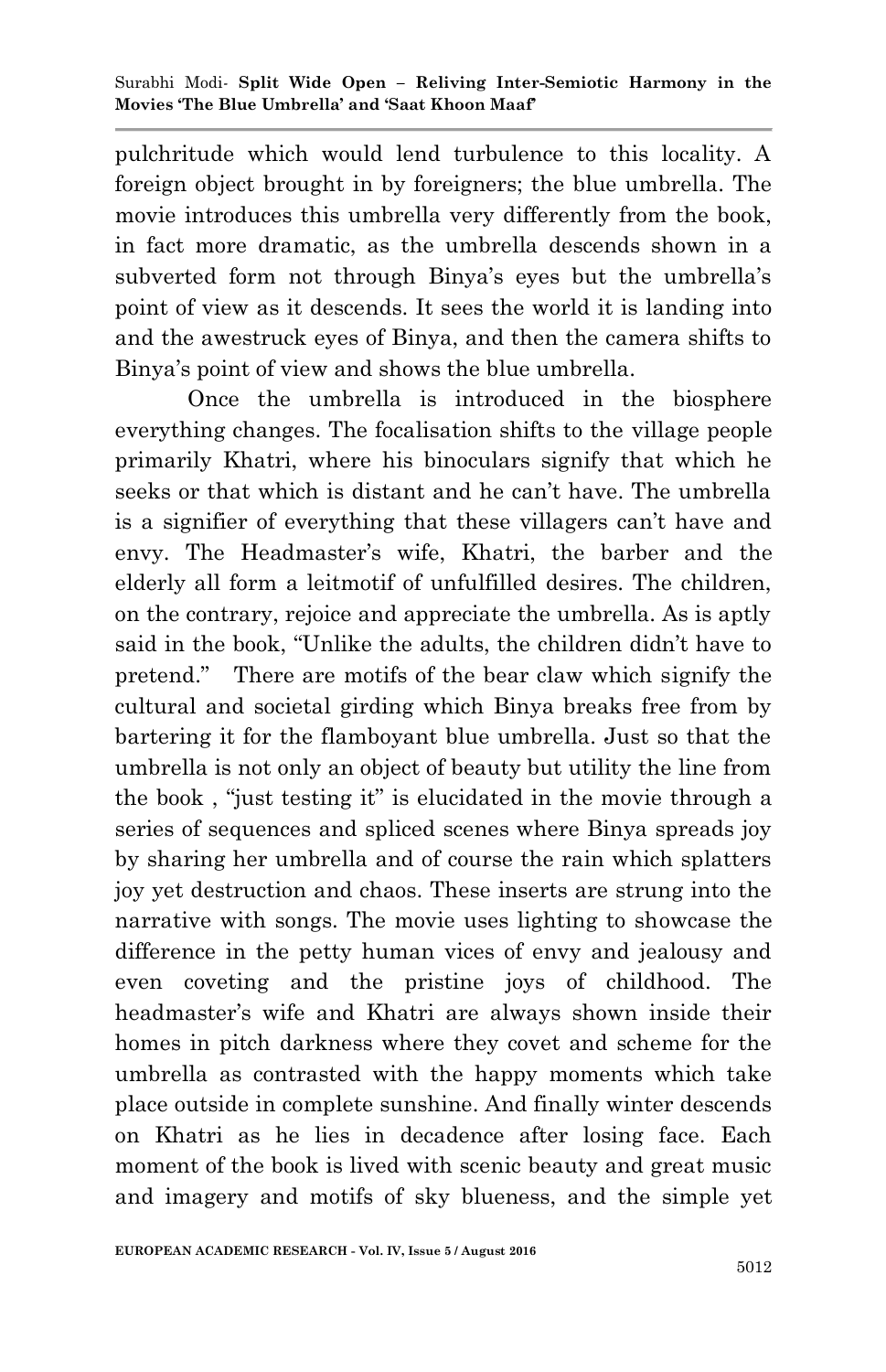deep novella is turned into a scenic gaze into a slice of humanity.

Both the movies as signifying practices were rich intertexts of discursive practices of a culture and an entire plethora of utterances. Michael Riffaterre defined it as "the reader"s perception of the relations between a text and all other texts that have preceded it." Thus there occurs complete harmony as each text, be it a book or a film, is "a montage of heterogeneous discourses within a single text", and this concept of intertextuality is "not reducible to matters of "sources" of a text in the old philological sense" (Stam, Robert, Robert Burgoyne, Sandy Flitterman – Lewis 204).

## **WORKS CITED**

- 1. Andrew, Dudley. "The Well Worn Muse: Adaptation in Film History and Theory." *Narrative Strategies: Original Essays in Film and Prose Fiction*. Ed. S.M. Conger, and J. R. Welsch. Macomb, III.: Western Illinois University P (1980): 9-17
- 2. Bazin, Andre. *What is Cinema*?: Vol 1. Trans. Dudley Andrew. Berkeley: U of California P, 2005.
- 3. *The Blue Umbrella*. Dir. Vishal Bhardwaj. UTV Classics, 2007. Film.
- 4. *The Blue Umbrella*. Bond, Ruskin. New Delhi: Rupa & Co. 1992.
- 5. *Books in Motion: Adaptation, Intertextuality, Authorship.*  Ed. Mireia Aragay. (2005): 11-37.
- 6. *Google Book Search*. Web. 2 Feb. 2012
- 7. Browne, Nick. "Introduction." *Film Reader* 4 (1979): 105-7
- 8. ..., "The Spectator in the Text: The Rhetoric of Stagecoach." *The Rhetoric of Film Narration*. Ann Arbor: U of Michigan P. 1982.